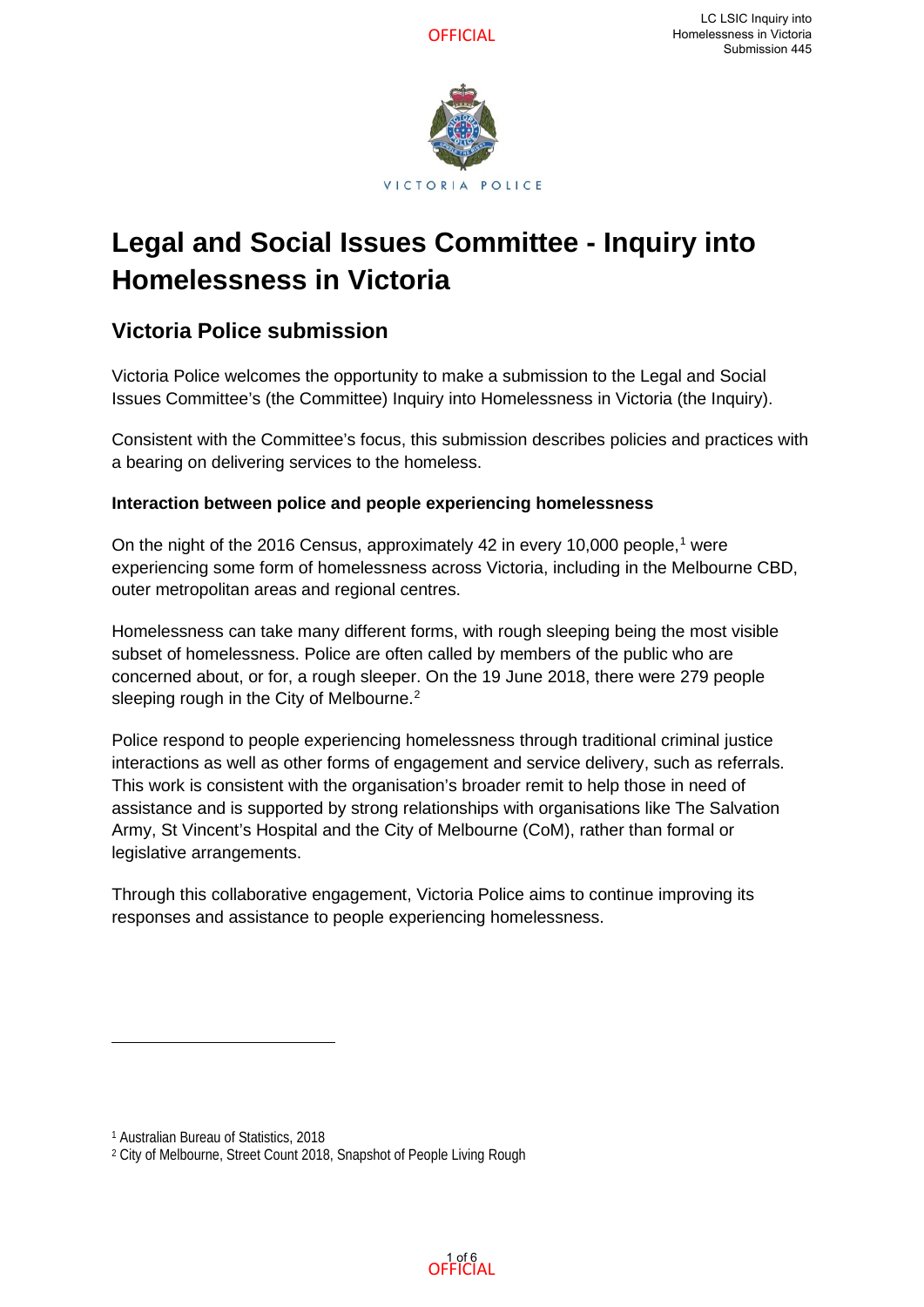#### *Collaborative engagement to support responses*

As described below, Victoria Police is involved in a number of collaborative initiatives aimed at reducing, responding to and understanding the circumstances contributing to people experiencing homelessness in Victoria.

This involvement is underpinned by the organisation's participation in supporting governance arrangements; enabling Victoria Police to forge new relationships with other service delivery organisations and improve communication and connection with people experiencing homelessness.

Membership in these forums also assists Victoria Police to more widely communicate the role of police officers in addressing specific issues related to homelessness, including perceptions of safety.

#### • *Homelessness Advisory Committee*

The Homelessness Advisory Committee (HAC) is a peak strategic body which works to address issues leading to rough sleeping, develop alternative solutions to reducing rough sleeping and assists with the identification of preferred solutions as part of CoM's decision-making in relation to rough sleeping.

Chaired by the CoM, its membership also includes people with lived experiences of homelessness. Victoria Police was invited by the CoM to join the HAC in 2018.

• *Executive Partnership Group* 

The Executive Partnership Group (the group) aims to improve service collaboration and coordination between agencies caring for rough sleepers, and develop strategic outcomes aimed at reducing homelessness in Melbourne's CBD.

Funded by the CoM, the group engages many stakeholders, including Victoria Police.

• *Operating Protocols*

Operating protocols were established and co-signed by the CoM and Victoria Police to effectively manage the amenity of public spaces affected by the behaviour and use by rough sleepers. The operating protocols provide that the best way to manage rough sleeping within the CoM is to refer rough sleepers and homeless persons to support services to start them on the pathway out of homelessness.

Key themes of the operating protocols are:

- o stronger connection and partnerships with service providers
- o earlier intervention by the CoM with support from Victoria Police
- o more assertive actions by the CoM and as required by Victoria Police
- o lower tolerance of street clutter and amenity impacts

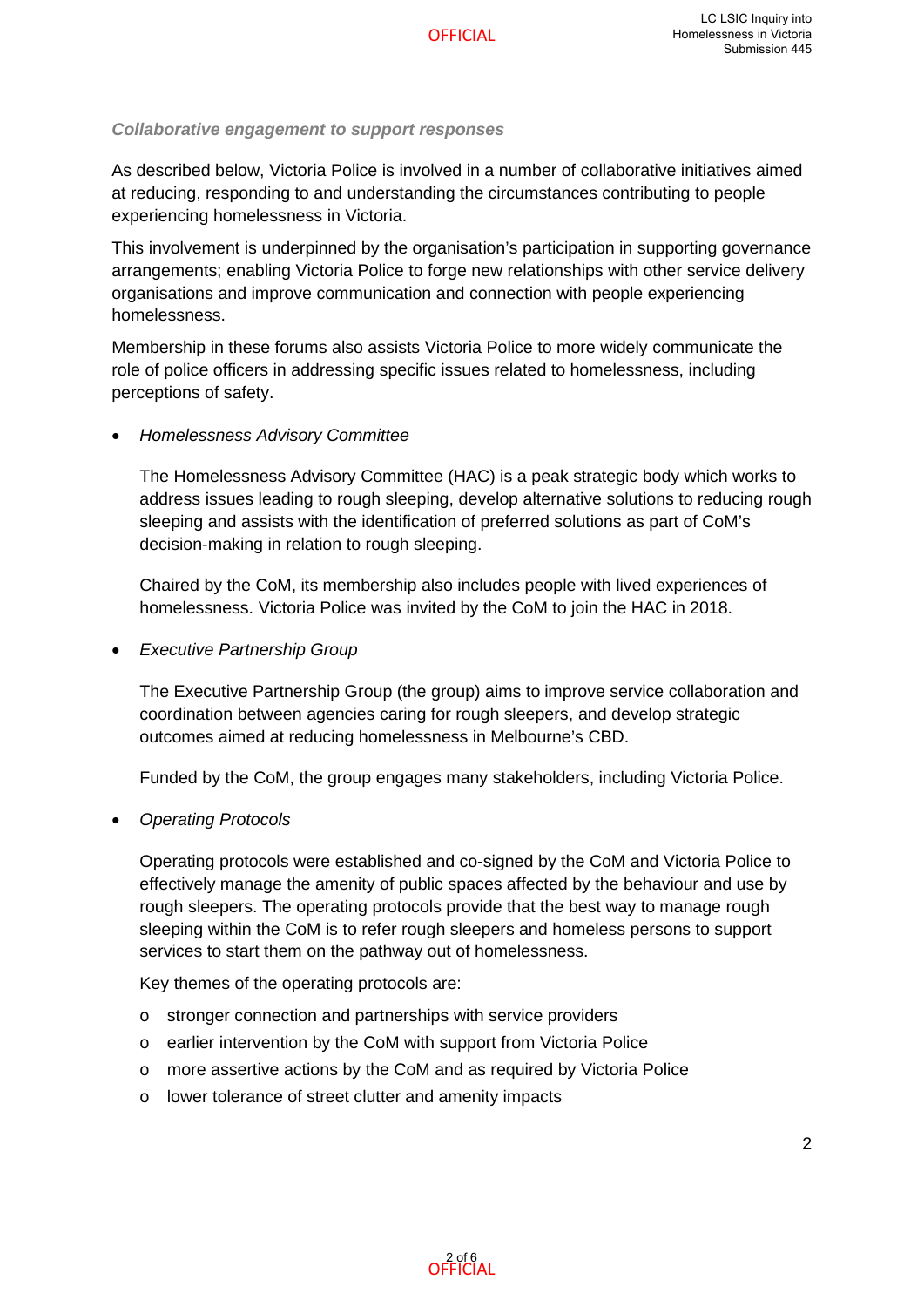- o a high level of consistency in the application of local law.
- *CoM biannual street count*

CoM conduct a biannual street count to try and identify the number of rough sleepers on the street at a given point in time. Victoria Police was involved in the last street count. The 2020 street count, scheduled for May 2020, has been postponed until later in the year due to COVID-19.

• *Community hub* 

The purpose of the Community Hub (the Hub) in the Melbourne CBD is to build a greater understanding of homelessness and strengthen relationships with consumers and the sector. Victoria Police joined The Salvation Army and Ambulance Victoria in launching this Hub, which provides a one stop shop for referrals and support services for people experiencing homelessness, including:

- o assistance in relation to the consolidation of warrants and legal encumbrances provided by Victoria Police
- o social support services and housing assistance provided by The Salvation Army
- o healthcare related assistance provided by Ambulance Victoria
- o mental health related assistance provided by St Vincent's Hospital.

The Hub allows people experiencing homelessness to receive advice and assistance in a familiar environment (rather than police stations or doctors' clinics) and also provides police with an opportunity to engage with and build supportive relationships with them in a relaxed and informal setting.

• *Hotspots*

Hotspots is a collaborative stakeholder framework to ensures that rough sleepers are not anonymous in the system and are connected to appropriate support providers.

Membership comprises Victoria Police, the Department of Health and Human Services (DHHS), the CoM, The Salvation Army and other stakeholders who meet weekly to discuss and identify a shared pathway of managing and supporting rough sleepers.

• *Operation Protocol*

Operation Protocol is an outreach program to deliver immediate health, enforcement and housing pathways including by identifying, supporting and referring rough sleepers to appropriate services such as short-term rental accommodation and access to mental health support services.

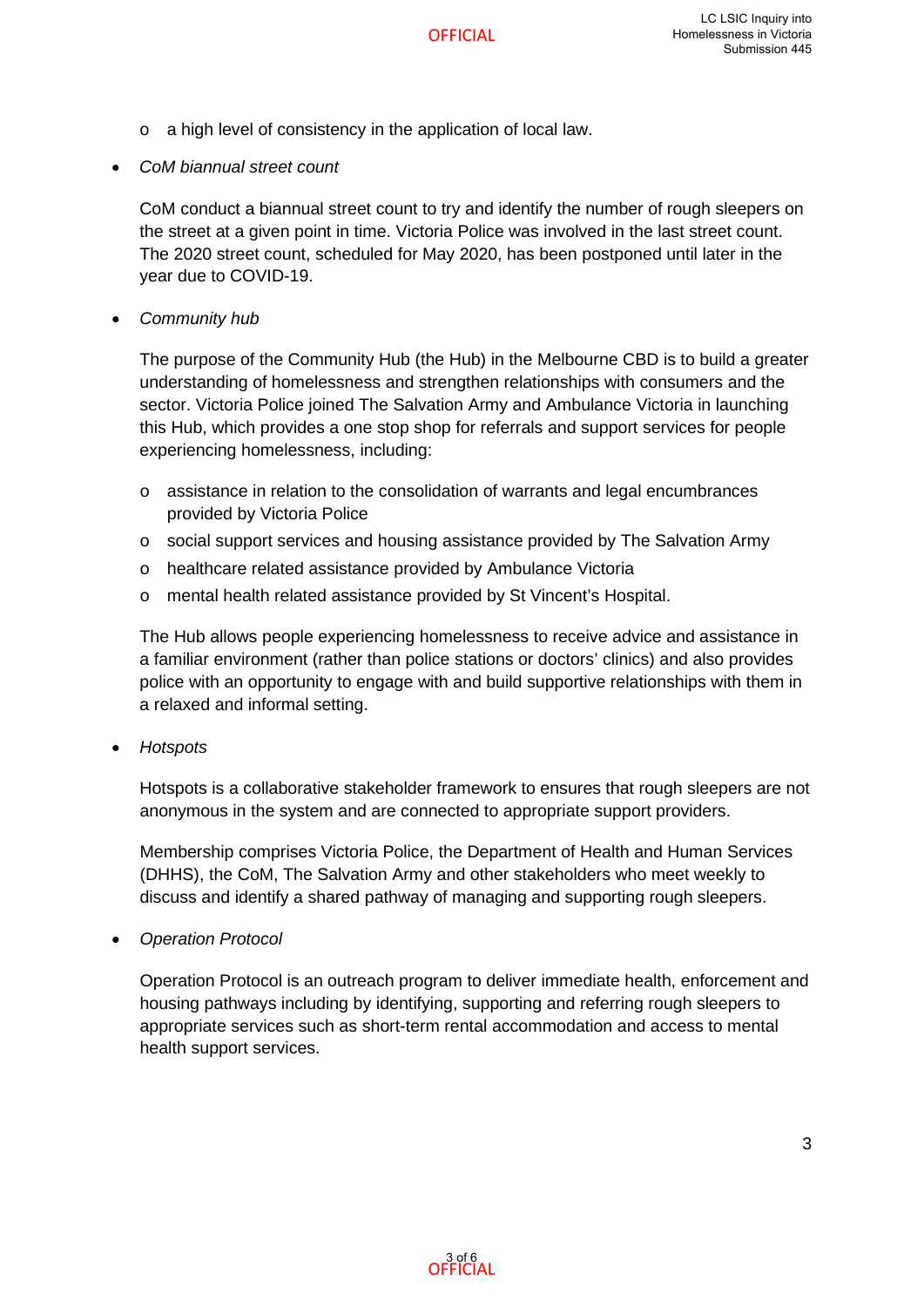Stakeholders include Victoria Police, CoM's mobile support team, The Salvation Army and Inner North West Mental Health. Operation Protocol uses information obtained from Hotspots to engage with and support rough sleepers.

#### • *Mental Health and Police – Homeless Response*

The purpose of the Mental Health and Police – Homelessness Response (MHaP-HR) is to provide timely, appropriate and effective treatment and links to services for people experiencing mental health issues who are also sleeping rough in the Melbourne CBD.

It is a collaborative project between Victoria Police and Inner West Area Mental Health Service based at The Royal Melbourne Hospital, and provides a pathway for Victoria Police members to refer eligible people directly for assessment, treatment and support.

#### • *Justice Access Advisory Group (JAAG)*

The JAAG brings stakeholders from the criminal justice environment to support homeless people who have contact with the criminal justice system and explore opportunities to help people experiencing homelessness break the cycle of criminal offending and reduce their exposure to the criminal justice system. Victoria Police is a member of the JAAG.

#### • *Operation Minta II*

Victoria Police recognise some homeless persons commit offences, such as beg alms. Section 49A of the Victorian *Summary Offences Act 1966* provides that it is an offence for a person to beg or gather alms. This offence is regularly policed in the Melbourne CBD by Victoria Police as part of Operation Minta II. Operation Minta II is a two-pronged strategy comprising of multi-agency days and police only enforcement days.

#### *Multi-agency*

The multi-agency days involve Victoria Police, CoM, Launch Housing, Police Ambulance and Critical Early Response (PACER) and the Salvation Army attending identified locations where people experiencing homelessness congregate. CoM serve notices on homeless persons regarding the removal of structures and Victoria Police attend to prevent breaches of peace. The other agencies attend to engage with persons experiencing homelessness and to offer a range of support and referral services such as welfare and housing.

#### *Police enforcement*

The Melbourne Divisional Intelligence Unit prepares and provides police members with a list of homeless persons of interest in the Melbourne CBD to be used as part of the operation. The police only enforcement days involve dedicated foot patrols in Melbourne CBD by police officers who engage with the community and homeless persons to identify any criminal offences such as begging, assaults, drug possession, traffic or use. During

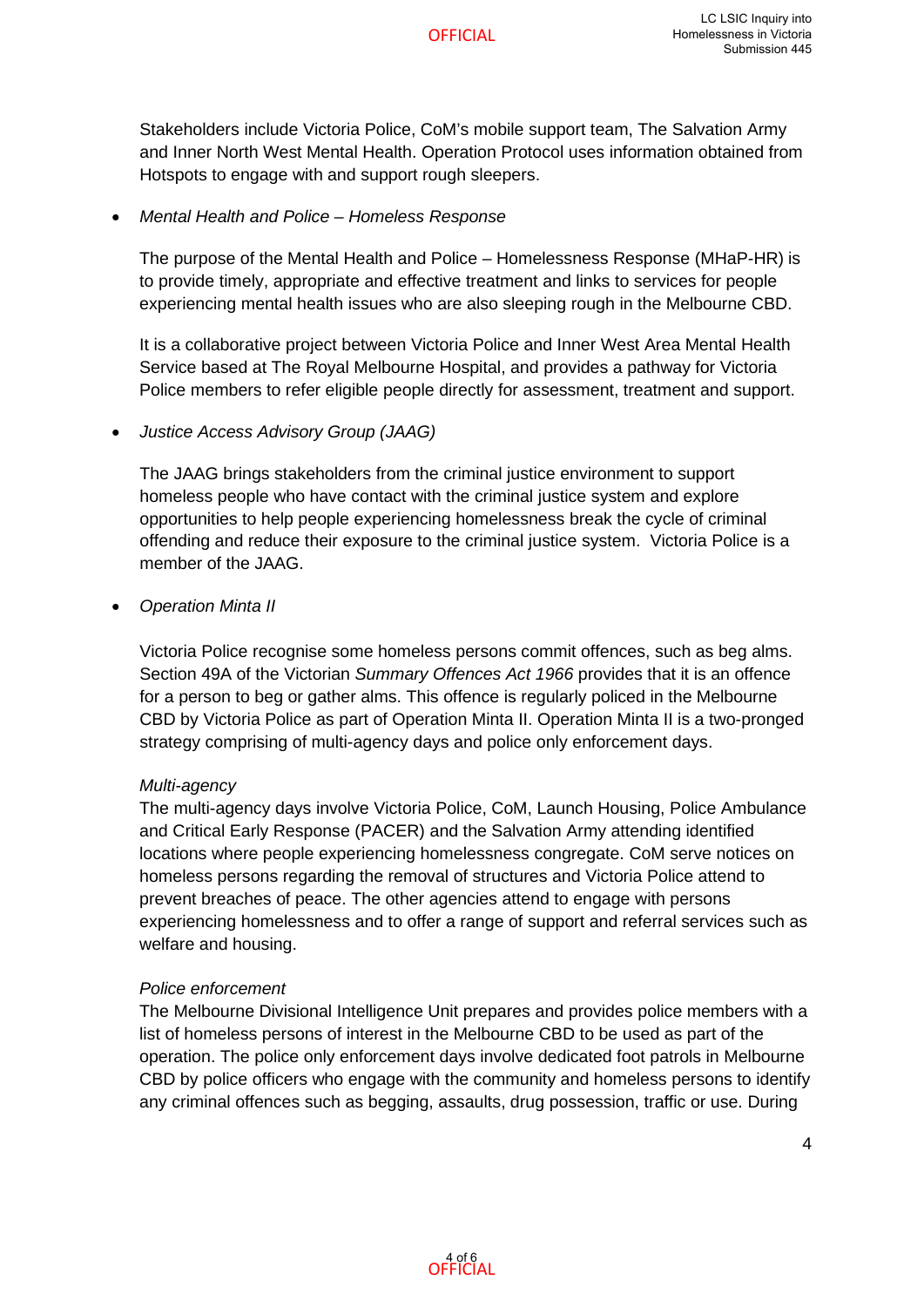the enforcement days, police members also identify homeless persons who police wish to engage with for a range of reasons including outstanding warrants of apprehension.

#### *Organisational approaches*

Victoria Police members may be required to use legislative powers when responding to the needs of the community and persons experiencing homelessness. These powers are general - rather than specific to the needs of people experiencing homelessness – and relate to the commission of offences, or apprehension for the purpose of preventing serious and imminent harm to the person or any other person. $3$ 

Police apply their discretion in using these powers, consistent with the *Charter of Human Rights and Responsibilities Act 2006*, to respond to the needs of people experiencing homelessness in the least restrictive means practical.

To support police understanding of people experiencing homelessness. Victoria Police has also established a number of programs, including:

• A 'walk in their shoes' program run by Melbourne East Police Station to provide police with knowledge about people experiencing homelessness in Melbourne's CBD and available assistance options.

This is a collaborative program with Justice Connect and the Council to Homeless Persons and includes workshops/presentations by the Council for Homeless People, CoM's Mobile Support Team and current or former persons who have lived experiences of homelessness.

• *Victoria Police Community Encounters program* - established in 2009.

Community Encounters provides police recruits with an opportunity to engage with a diverse group of volunteers to understand the issues and experiences faced by members of the community, introducing recruits to new ways of thinking about the community they engage with and assists them to tailor their police response to suit individual needs.

In relevant circumstances, police also have the option to refer people experiencing homelessness to services. The Victoria Police referral (VPeR) system is consent-based for non-crisis, non-family violence situations.

In March 2019, Victoria Police successfully trialled homelessness as a referral type on VPeR in the local government areas of Hume and Moreland; this has now been expanded into



<sup>3</sup> Relevant provisions include section 458, *Summary Offences Act 1966*, sections 458, 459, and 462A *Crimes Act* 1958 and section 351, *Mental Health Act 2014*.